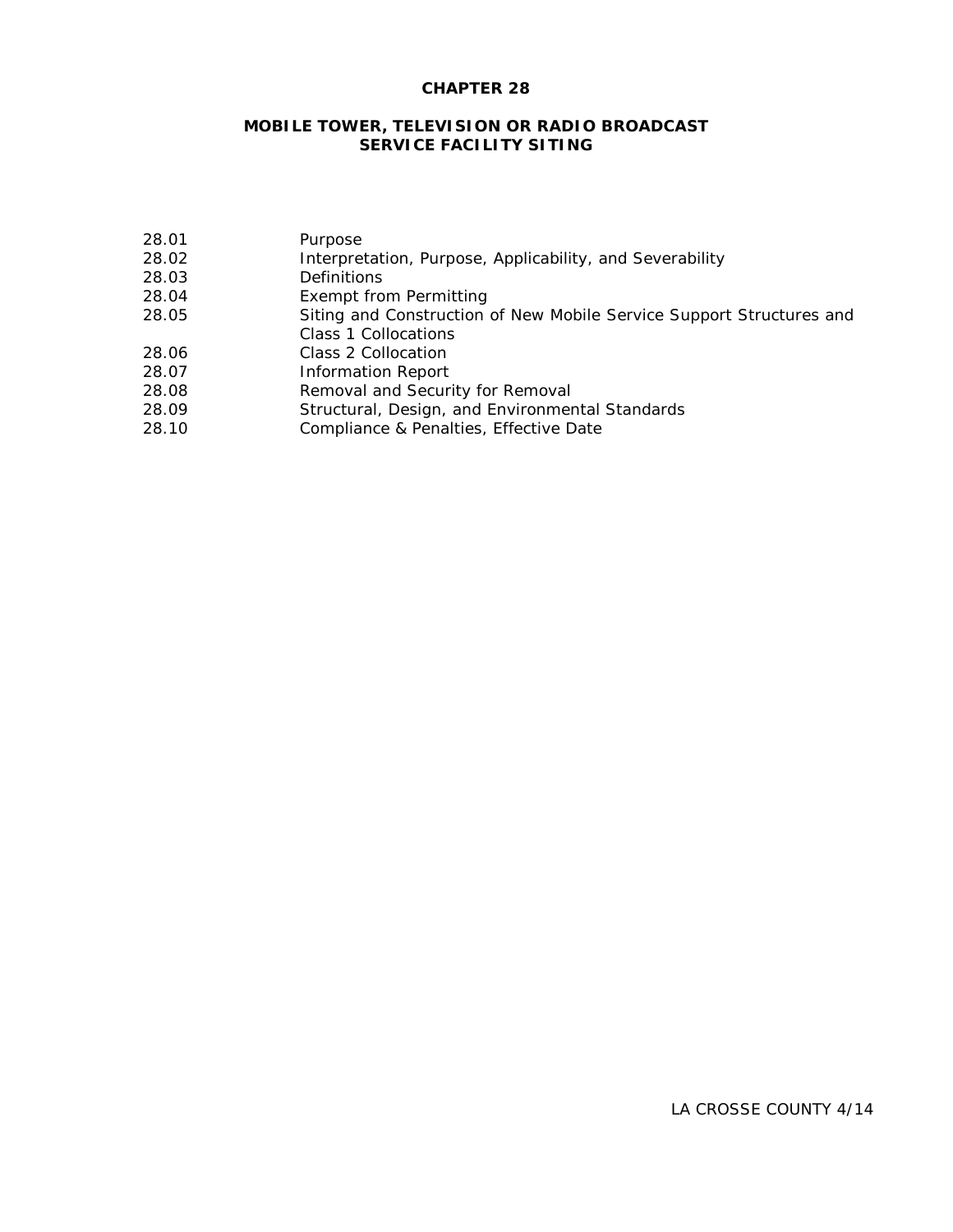#### MOBILE TOWER, TELEVISION OR RADIO BROADCAST SERVICE FACILITY SITING 28.01

28.01 PURPOSE.

(1) The purpose of this ordinance is to regulate by Conditional Use Permit and Zoning/Occupancy Permit the siting and construction of any new mobile service or television/radio broadcast support structure; with regard to a class 1 collocation, the substantial modification of an existing support structure and mobile service facilities; and with regard to a class 2 collocation, collocation on an existing support structure which does not require a substantial modification of an existing support structure and mobile service facilities.

It is intended that La Crosse County apply these regulations to accomplish to the greatest degree possible the following:

structures.

(a) Minimize adverse effects of mobile service facilities and mobile support

(b) Maintain and ensure that a non-discriminatory, competitive and broad range of mobile services and high quality mobile service infrastructure consistent with the Federal Telecommunications Act of 1996 and provided to serve the community, as well as serve as an important and effective part of La Crosse County's police, fire and emergency response network.

(c) Provide a process of obtaining necessary permits for these facilities and support structures while at the same time protecting the legitimate interest of La Crosse County citizens.

(d) Encourage the use of alternative support structures, collocation of new antennas on existing support structures, camouflaged support structures, and construction of support structures with the ability to collocate three or more providers.

(2) This section is not intended to regulate residential satellite dishes or residential television antennas that are used privately. It is not intended to regulate satellite dishes/antennas where regulation is prohibited by Sec. 59.69(4d), or its successor sections of the Wisconsin Statutes or as permitted by Federal Law.

28.02 INTERPRETATION, PURPOSE, APPLICABILITY, AND SEVERABILITY

(1) The provision of this Chapter shall be held to be minimum requirements adopted to promote the public health, safety and general welfare as authorized by s.66.0404 Wis. Stats.

(2) It is not intended by this chapter to repeal, abrogate, annul, impair or interfere with any existing easement, covenant of agreement between parties or with any rules, regulations or permits previously adopted or issued pursuant to laws.

(3) The powers granted by the provisions of this chapter shall be liberally construed in favor of the County exercising such powers. Whenever there is a reference to a state statute, state administrative code section, or any other state or local rule or ordinance, such reference shall include any future amendments to the statute, code section, rule, or ordinance.

(4) This chapter is effective in all unincorporated towns located within La Crosse County that do not regulate the same subject matter under town zoning.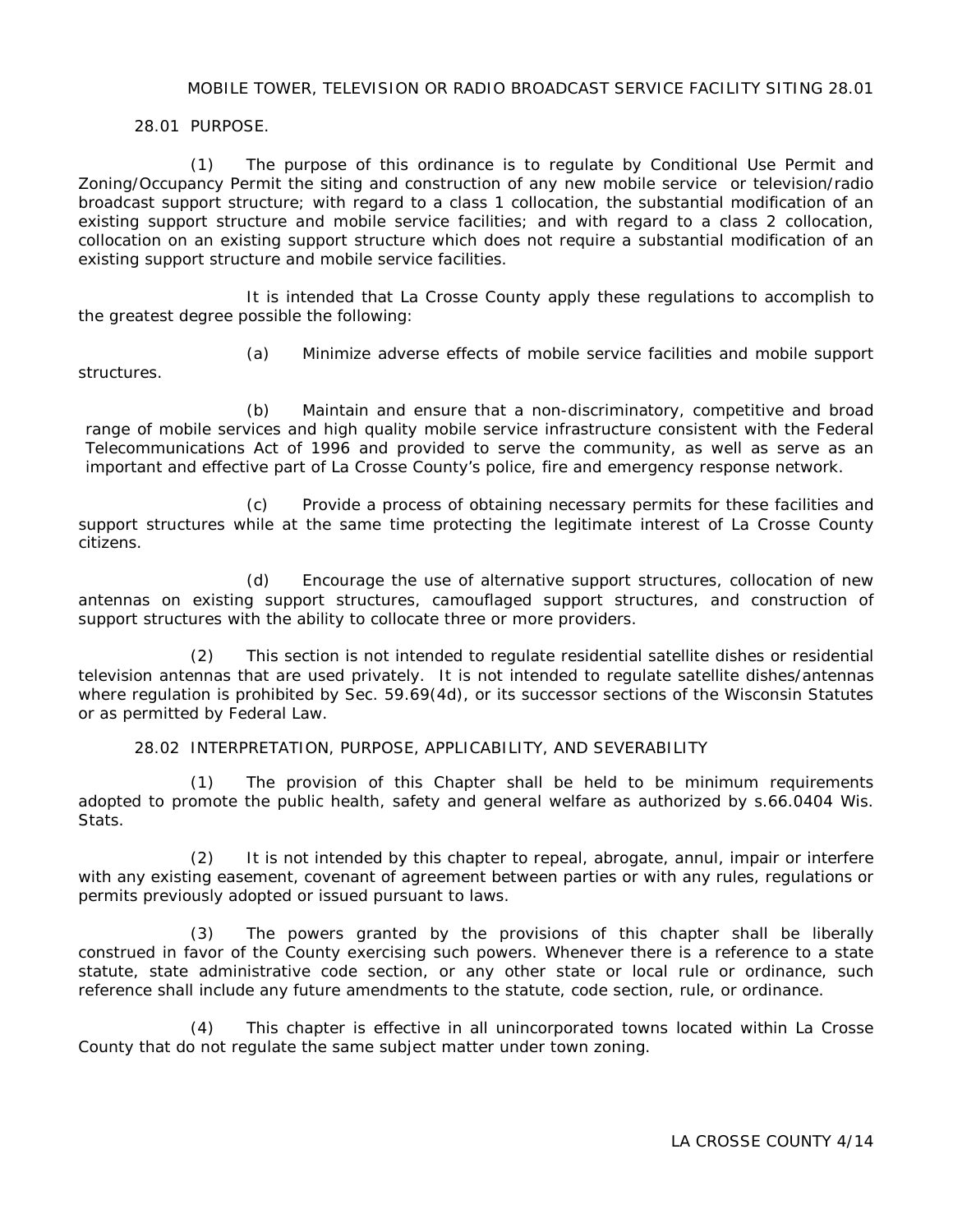#### MOBILE TOWER, TELEVISION OR RADIO BROADCAST SERVICE FACILITY SITING 28.02(5)

If a court of competent jurisdiction adjudges any section, clause, provision or portion of this chapter unconstitutional or invalid, the remainder of this chapter shall not be affected thereby.

28.03 DEFINITIONS. All definitions contained in s.66.0404(1) and 66.0406(1), Wisconsin Statutes are hereby incorporated by reference. For the purposes of this chapter, mobile service support structure also includes any existing or new structure that supports television or radio broadcast service facilities.

(1) Camouflaged Mobile Service Support Structure. Any mobile service support structure that due to design or appearance hides, obscures, or conceals the presence of the mobile service support structure.

(2) Satellite dish. A device incorporating a reflect surface that is a solid, open mesh, or bar configured that is shallow dish, cone, horn or cornucopia shaped and is used to transmit and/or receive electromagnetic signals. This definition is meant to include, but is not limited to, what are commonly referred to as satellite earth stations, TVROs and satellite microwave antennas.

28.04 EXEMPT FROM PERMITTING. The following shall be exempt from the permitting requirements of this chapter, unless otherwise noted:

(1) The use of all receive-only television antennas and satellite dishes.

(2) Amateur radio and/or receive-only antennas. This chapter shall not regulate the installation of any antenna that is owner or operated by a federally licensed amateur radio operator and is used for amateur radio purposes or is used for receive-only purposes.

(3) Mobile service facilities providing public information coverage of news events of a temporary or emergency nature.

28.05 SITING AND CONSTRUCTION OF NEW MOBILE SERVICE SUPPORT STRUCTURES AND CLASS 1 COLLOCATIONS.

(1) A Conditional Use Permit is required for the siting and construction of any new mobile service support structure and facilities, and for class 1 collocations.

(2) An application for a Conditional Use Permit must be completed by the applicant and submitted to the La Crosse County Zoning, Planning and Land Information department. The application must contain the following information:

applicant.

- (a) The name and business address of, and contact individual for, the
- (b) The location of the proposed or existing support structure.
- (c) The location of the proposed mobile service facility.

(d) If the application is to substantially modify an existing support structure, a construction plan which describes the proposed modifications to the support structure and the equipment and network components, including antennas, transmitters, receivers, base stations, power supplies, cabling and related equipment associated with the proposed modifications.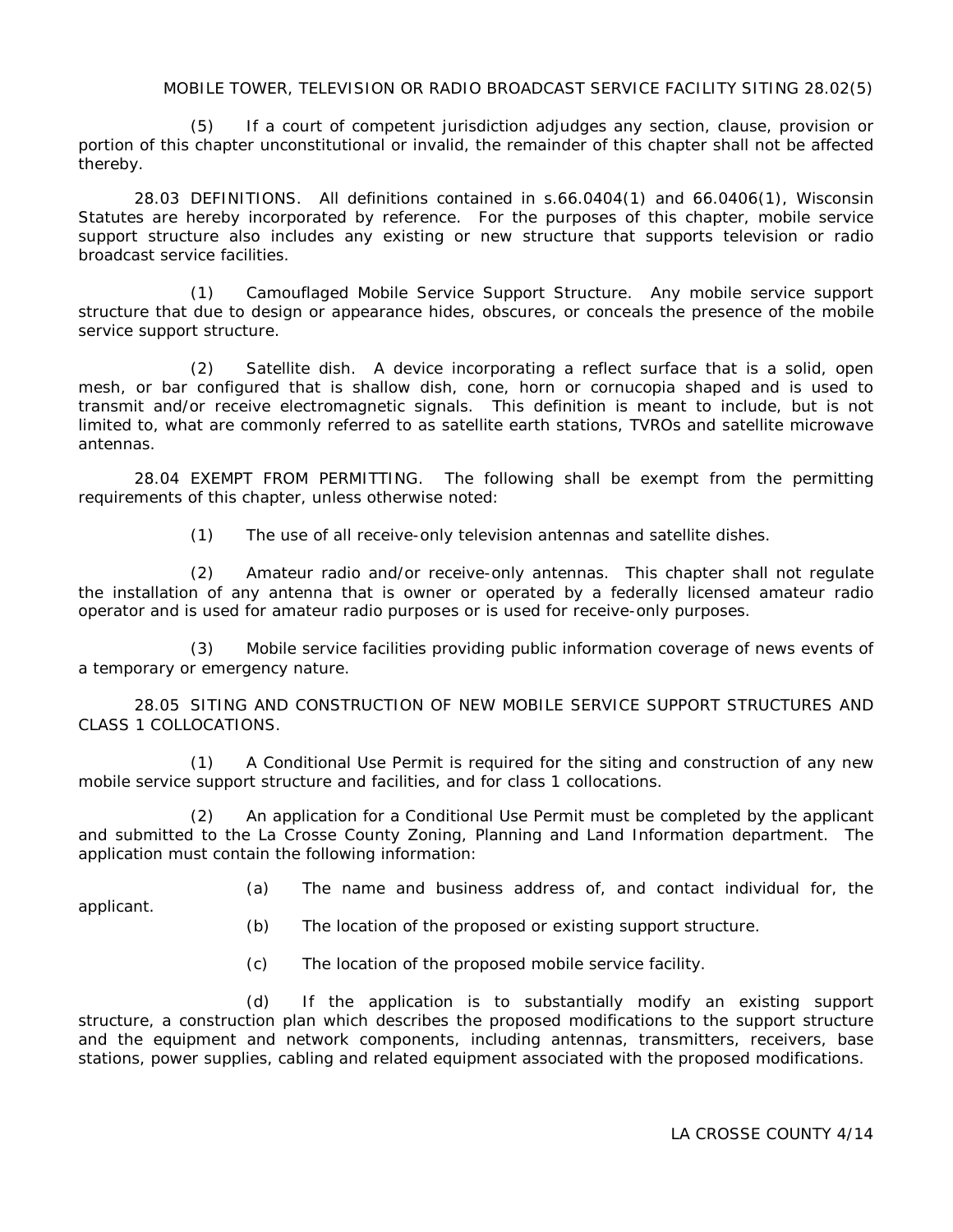## MOBILE TOWER, TELEVISION OR RADIO BROADCAST SERVICE FACILITY SITING 28.05(2)(e)

(e) If the application is to construct a new mobile service support structure, a construction plan which describes the proposed mobile service support structure and the equipment and network components, including antennas, transmitters, receivers, base stations, power supplies, cabling, and related equipment to be placed on or around the new mobile service support structure.

(f) If the application is to construct a new mobile service support structure, an explanation as to why the applicant chose the proposed location and why the applicant did not choose collocation, including a sworn statement from an individual who has responsibility over the placement of the mobile service support structure attesting that collocation within the applicant's search ring would not result in the same mobile service functionality, coverage, and capacity; is technically infeasible; or is economically burdensome to the mobile service provider.

(3) A permit application will be provided by the La Crosse County Zoning, Planning and Zoning Department upon request by an applicant.

(4) If an applicant submits to the Zoning & Planning Department an application for a permit to engage in an activity described in this section which contains all of the information required under this section, the Zoning & Planning Department shall consider the application complete. If the Zoning & Planning Department finds the application is incomplete, the department shall notify the applicant in writing within 10 days of the receipt of the application that the application is not complete. The written notification shall specify in detail the required information that was incomplete. An applicant may resubmit an application as often as is necessary until it is complete.

(5) County Responsibilities. Within 90 days of its receipt of a complete application, the Planning, Resources & Development Committee and La Crosse County Board shall complete all of the following or the applicant may consider the Conditional Use application approved, except that the applicant and the County and/or Department may agree in writing to extending this 90 day period:

(a) Review the application to determine whether it complies with all applicable aspects of the County's Zoning Ordinances, subject to the limitations in this section.

(b) Make a final decision whether to approve or disapprove the application.

(c) Notify the applicant of its decision in writing.

(d) If the decision is to disapprove the application, include with the written notification substantial evidence which supports the decision.

(e) If the Conditional Use Permit is approved, a Zoning/Occupancy Permit as required for class 2 collocation under s.28.06 shall be applied for and issued prior to commencing construction of any new support structure.

(6) Disapproval. The La Crosse County Board may disapproval an application for a Conditional Use Permit under this section if an applicant refuses to evaluate the feasibility of collocation within the applicant's search ring and provide the sworn statement described in sub(2)(f).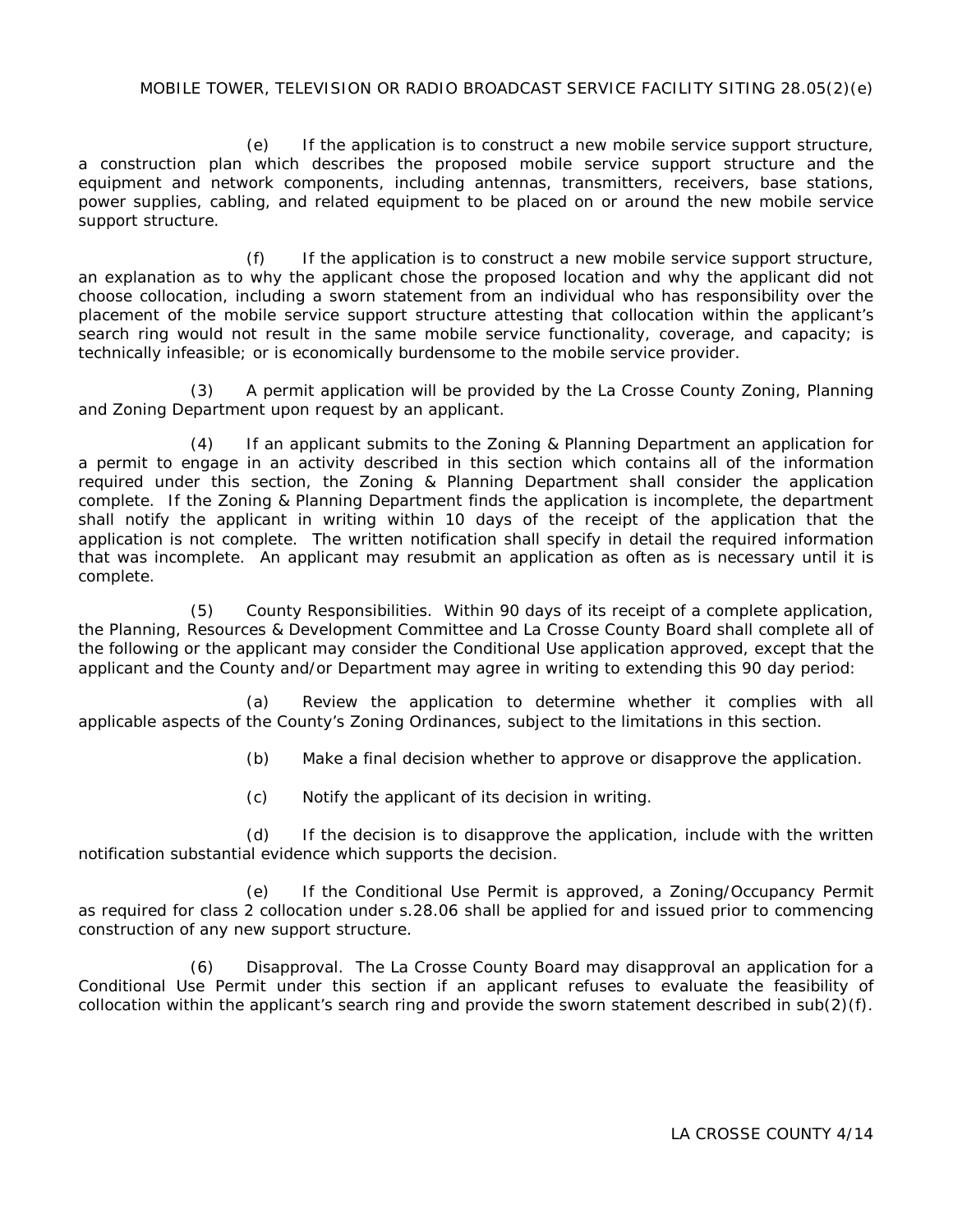## MOBILE TOWER, TELEVISION OR RADIO BROADCAST SERVICE FACILITY SITING 28.05(7)

(7) Setback/Fall Zone. If an applicant provides the Zoning & Planning Department with an engineering certification showing that a mobile service support structure, or an existing structure, is designed to collapse within a smaller area than the setback or fall zone area required in Chapter 17, that setback or fall zone does not apply to such a structure unless the Zoning & Planning Department provides the applicant with substantial evidence that the engineering certification is flawed.

(8) Fees. The fees are established by the La Crosse County Board of Supervisors, not to exceed \$3,000 for a Conditional Use Permit under this chapter.

(9) Limitations. Conditional Use Permits for siting and construction of any new mobile service support structure and facilities or class 1 collocation shall be granted provided the following conditions exist:

(a) If the location of a proposed mobile service support structure or mobile service facility is on leased land, the lease agreement does not preclude the lessee from entering into leases on the site with other providers and there is no other lease provision operating as a prohibition to collocation of other providers.

(b) The application has obtained Federal Communications Commission (FCC) license and registration numbers if applicable.

(c) Where applicable, the applicant and/or agent must have copies of Findings of No Significant Impacts (FONI) statement from the FCC or Environmental Assessment or Environmental Impact Study (EIS) if applicable.

(d) The applicant and/or agent have copies of determination of no hazard from the Federal Aviation Administration (FAA) including any aeronautical study or other findings, if applicable.

(e) The applicants and/or agent have plans indicating security measures (i.e. fencing, access, lighting, etc…)

(f) For a new mobile service support structure, the applicant has obtained a report prepared by an engineer licensed by the State of Wisconsin certifying the structural design of the tower and its ability to accommodate addition antennas.

(g) The applicant and/or agent have proof of liability coverage.

(h) The applicant and/or agent have copies of an Affidavit of Notification indicating all operators and owners of airports located within five (5) miles of the proposed site have been notified by certified mail.

(i) The new facility is designed to promote site sharing, such that space is reasonably available to collocators and such that telecommunication towers and necessary appurtenances, including, but not limited to parking areas, access roads and utilities are shared by site users whenever possible.

## 28.06 CLASS 2 COLLOCATION.

(1) A Zoning/Occupancy Permit for a Commercial Structure is required for a class 2 collocation. A class 2 collocation is considered an allowed (permitted) use.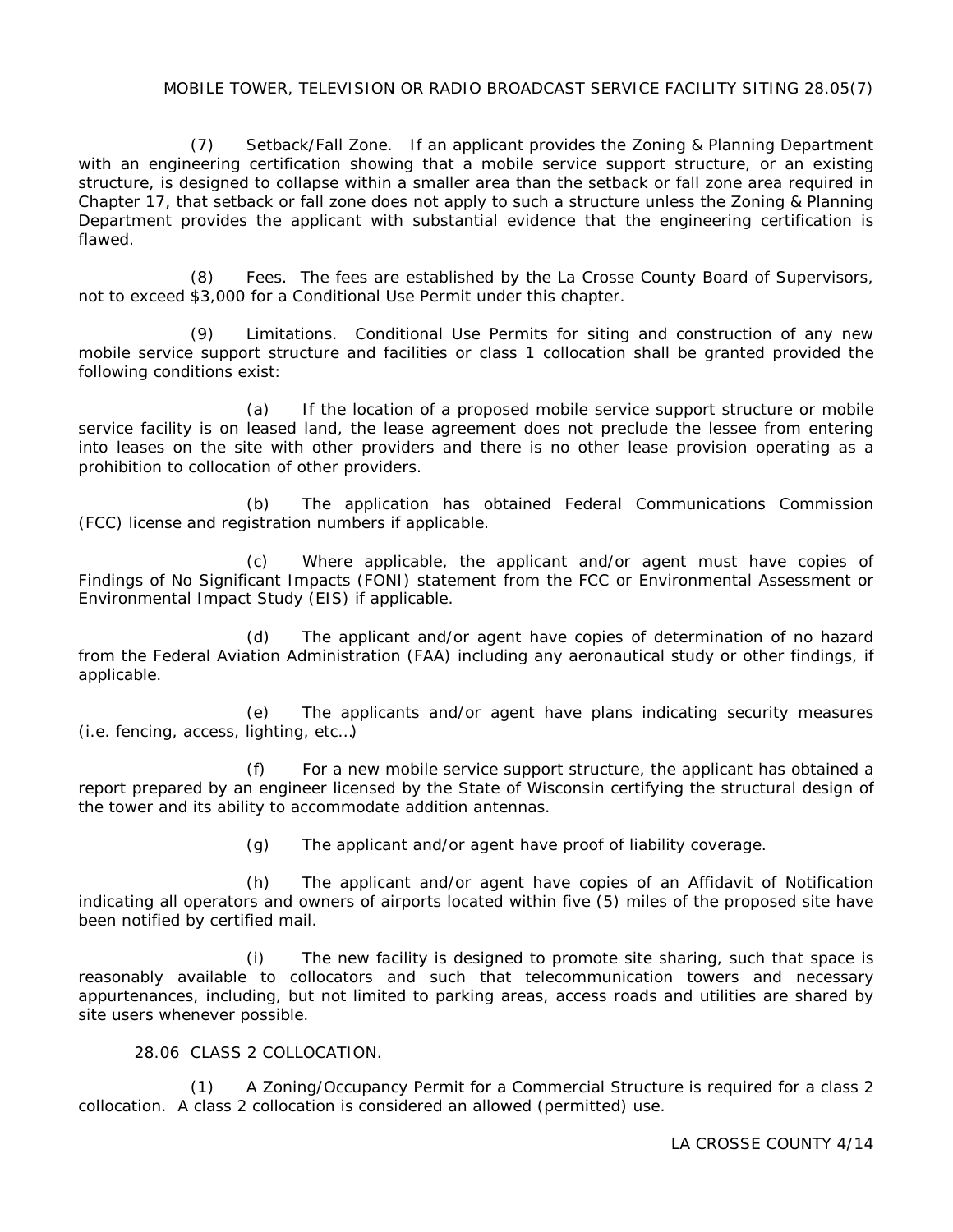### MOBILE TOWER, TELEVISION OR RADIO BROADCAST SERVICE FACILITY SITING 28.06(2)

(2) Application process. A written permit application for a Zoning/Occupancy Permit must be completed by any applicant and submitted to the La Crosse County Zoning & Planning Department. The application must include the following information:

(a) The name and business address of, and the contact individual for, the applicant.

- (b) The location of the affected mobile service support structure.
- (c) The location of the proposed mobile service facility.

(3) Requirements. A class 2 collocation is subject to the same requirements for the issuance of a Zoning/Occupancy Permit as any other commercial structure or building.

(4) Completed applications. If an applicant submits to the Zoning & Planning Department an application to engage in an activity described in this section which contains all of the information required under this section, the Zoning & Planning Department shall consider the application complete. If any of the required information is not in the application, The Zoning & Planning Department shall notify the applicant in writing within five (5) days of receiving the application that the application is not complete. An applicant may resubmit an application as often as necessary until it is complete.

(5) County requirements. Within forty-five (45) days of its receipt of a complete application, the Zoning & Planning Department shall complete all of the following or the applicant may consider the application under this section approved, except that the applicant and the Department may agree in writing to an extension of the 45 day period:

- (a) Make a final decision whether to approve or disapprove the application.
- (b) Notify the applicant of its decision in writing.
- (c) If the application is approved, issue a Zoning/Occupancy Permit.

(d) If the decision is to disapprove the application, include with the written notification substantial evidence to support the decision.

(6) Fees. The fee for a Zoning/Occupancy Permit is established by the La Crosse County Board of Supervisors and the maximum fee under this section cannot exceed \$500.00.

#### 28.07 INFORMATION REPORT.

(1) Purpose. The purpose of this report under this section is to provide La Crosse County with accurate and current information regarding the mobile service facility owners and providers who offer or provide mobile services within the County, or that own or operate mobile service facilities within the County, to assist the County in enforcement of this section and to assist the County in monitoring compliance with local, state, and federal laws.

(2) Report. All mobile service support structure owners of any new mobile service support structure shall submit to the La Crosse County Zoning & Planning a "Telecommunications Facility Information Report" within 45 days:

(a) Following issuance of a Conditional Use or Zoning/Occupancy Permit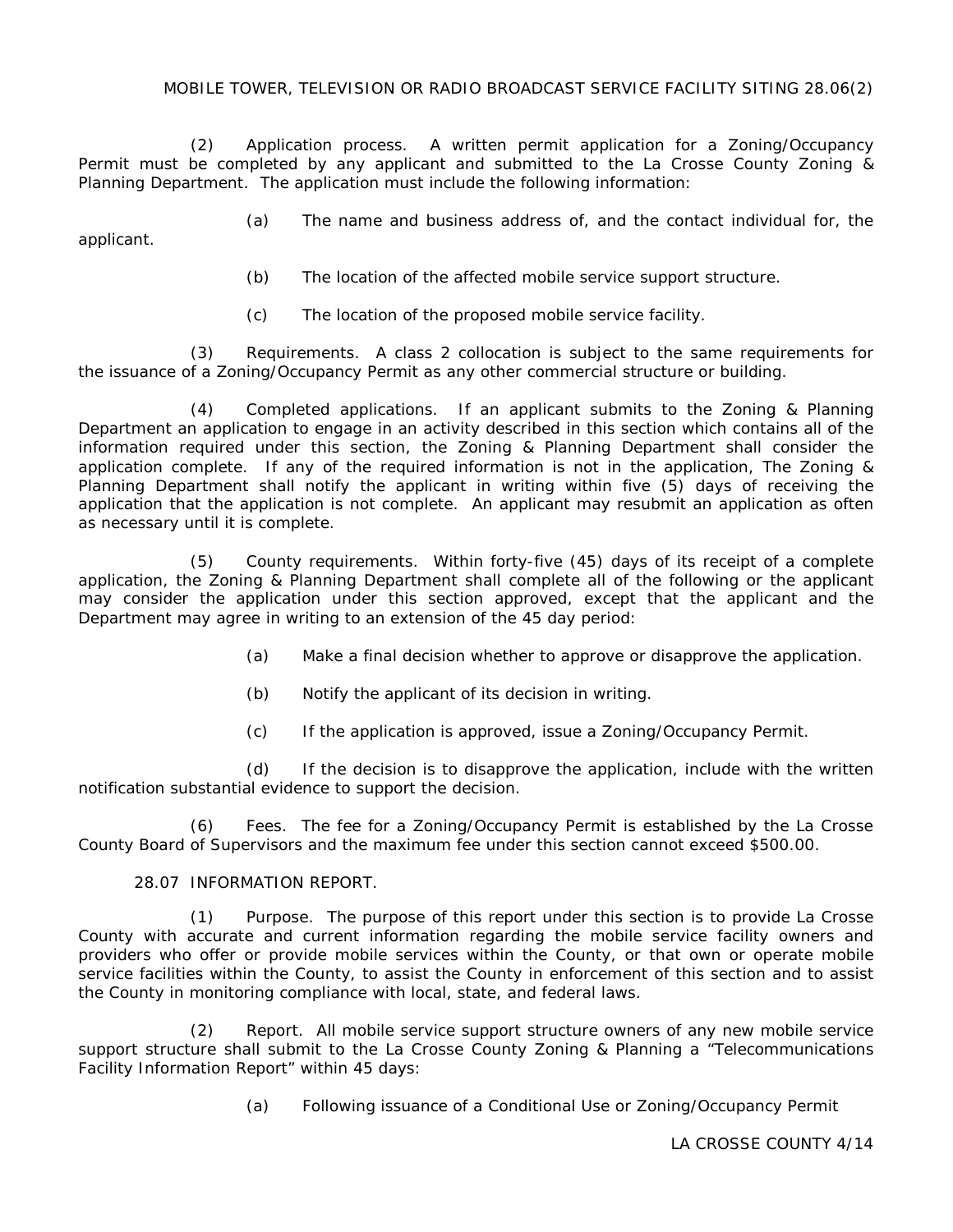- (b) Of receipt of a written request from the Zoning & Planning Department.
- (c) Of any change in occupancy of the mobile service facility.

(3) Report contents. The report shall include the mobile service support structure owner's name(s), address(es), phone number(s), contact person(s), and proof of bond as security for removal. The support structure owner shall supply the mobile service support structure height or current occupancy if applicable, the number of collocation positions designated, occupied, and/or vacant. The information shall be submitted on a form provided by the La Crosse County Zoning & Planning Department, and shall become evidence of compliance.

### 28.08 REMOVAL AND SECURITY FOR REMOVAL.

(1) It is the express policy of La Crosse County and this ordinance that mobile service support structures be removed once they are no longer in use and not a functioning part of providing mobile service. It is the mobile service support structure owner's responsibility to remove such mobile service support structures and restore the site to its original condition or as condition approved by the La Crosse County Zoning & Planning Department. This restoration shall include removal of any subsurface structure or foundation, including concrete, used to support the mobile service support structure down to five (5) feet below the ground surface. After a mobile service support structure is no longer being used for mobile service that is in operation, the mobile service support structure owner shall have one hundred eighty (180) days to effect removal and restoration, unless weather prohibits such efforts. The permittee shall record a document with the La Crosse County Register of Deeds showing the existence of any subsurface structure remaining below the ground surface. Such recording shall accurately set forth the location and described the remaining structure.

(2) Security. The owner of any mobile service support structure other than a municipality or other unit of government shall provide to La Crosse County a bond, prior to the issuance of a Zoning/Occupancy Permit, based upon a written estimate of a qualified remover of said types of structures, or twenty thousand dollars (\$20,000), whichever is less, to guarantee that the mobile service support structure will be removed when no longer in operation. La Crosse County will be named as oblige in the bond and must approve the bonding company. The County may require an increase in the bond amount after five (5) year intervals to reflect increases in the Consumer Price Index, but at no time shall the bond amount exceed twenty thousand dollars (\$20,000). The provider shall supply any increased bond within a reasonable time, not to exceed sixty (60) days after the County's request. A permittee may submit a letter of credit in the amount set forth above, or as an alternative, a permittee with several sites within La Crosse County may submit a master bond to cover all of said sites. A master bond or letter of credit may, at the discretion of the Planning, Resources and Development Committee's discretion, be in an amount sufficient to secure removal from the site if the master bond or letter of credit provides for replenishing any amount used as the master bond or letter of credit covers any other site in the County.

### 28.09 STRUCTURAL, DESIGN, AND ENVIRONMENTAL STANDARDS.

(1) Mobile service support structure, antenna, and facility requirements. All mobile service facilities and mobile service support structures, except exempt facilities as described in s. 28.04, shall be designed to reduce the negative impact on the surrounding environment by implementing the following measures:

(a) Mobile service support structures shall be constructed of metal or other nonflammable material, unless specifically permitted by the County to be otherwise.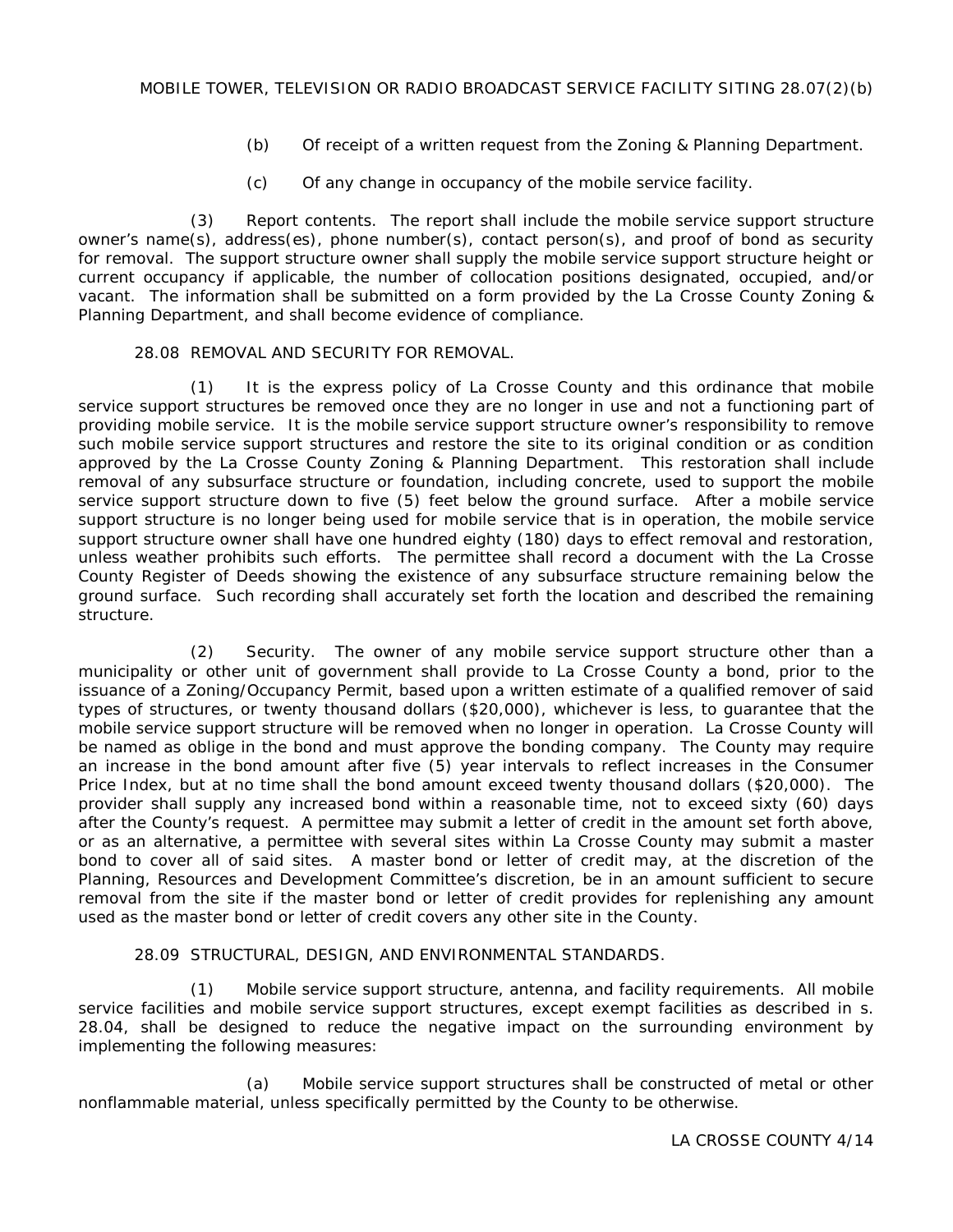## MOBILE TOWER, TELEVISION OR RADIO BROADCAST SERVICE FACILITY SITING 28.09(1)(b)

(b) Satellite dish and parabolic antennas shall be situated as near to the ground as possible to reduce visual impact without compromising their functions.

(c) Equipment compounds shall be constructed of non-reflective materials (visible exterior surfaces only). Equipment compounds shall be designed to blend with existing architecture in the area or shall be screened from sight by mature landscaping, and shall be located or designed to minimize their visibility.

(d) Mobile service facilities, support structures, and antennas shall be designed and constructed in accordance with the State of Wisconsin Uniform Building Code, National Electrical Code, Uniform Plumbing Code, Uniform Mechanical Code, Uniform Fire Code, La Crosse county Subdivision Ordinance, La Crosse County Sanitary Ordinance, Electronic Industries Association (EIA), American National Steel Institute Standards (ANSI), and ANSI standards in effect at the time of manufacture.

(e) Mobile service facilities and support structures shall not interfere with or obstruct existing or proposed public safety, fire protection, or Supervisory Controlled Automated Data Acquisition (SCADA) operation telecommunication facilities. Any actual interference and/or obstruction shall be corrected by the applicant at no cost to the County.

(2) Site development. A leased parcel intended for the location of new mobile service facilities, mobile service support structures, and equipment compounds shall be located so as to permit expansion for mobile service facilities to serve all potential collocators.

(3) Vegetation protection and facility screening. Except exempt facilities defined in s.28.04, all mobile service facility shall be installed in a manner as to minimize disturbance to existing vegetation and shall include suitable mature landscaping to screen the facility, where necessary. For purposes of this section, "mature landscaping" shall mean trees, shrubs, or other vegetation of a minimal height of five (5) feet that will provide the appropriate level of visual screening immediately upon installation. Upon completion, the owner/operator of the facility shall be responsible for maintaining and replacing all required landscaping as long as the facility is maintained on the site.

(4) Fire prevention. All mobile service facilities shall be designed and operated with all applicable codes regarding fire prevention.

(5) Noise and traffic. All mobile service facilities shall be constructed and operated in such a manner as to minimize the amount of disruption caused to nearby properties. To accomplish this, the following measures shall be implemented for all mobile service facilities, except exempt facilities as described under s.28.04:

(a) Noise producing construction activities shall take place only on weekdays (Monday through Saturday, non-holidays) between the hours of 6:00 a.m. to 6:00 p.m., except in times of emergency repair, and

(b) Backup generators, if present, shall be operated only during power outages and for maintenance and testing purposes.

(6) Separation requirements. Mobile service support structures shall be separated by a minimum of 2,640 feet, except that: